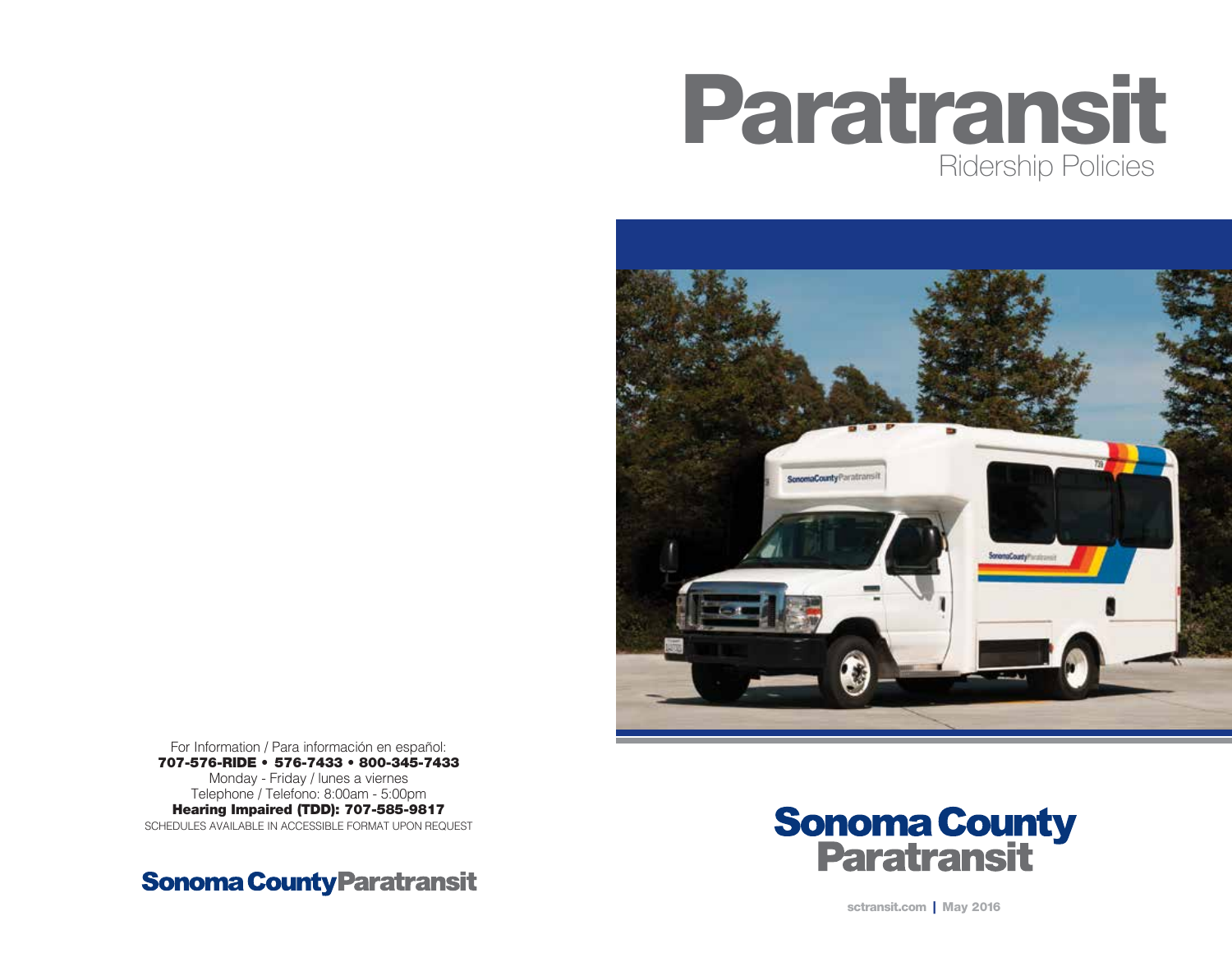

*Para información en español, por favor, contacte connosotros en (707) 576-7433*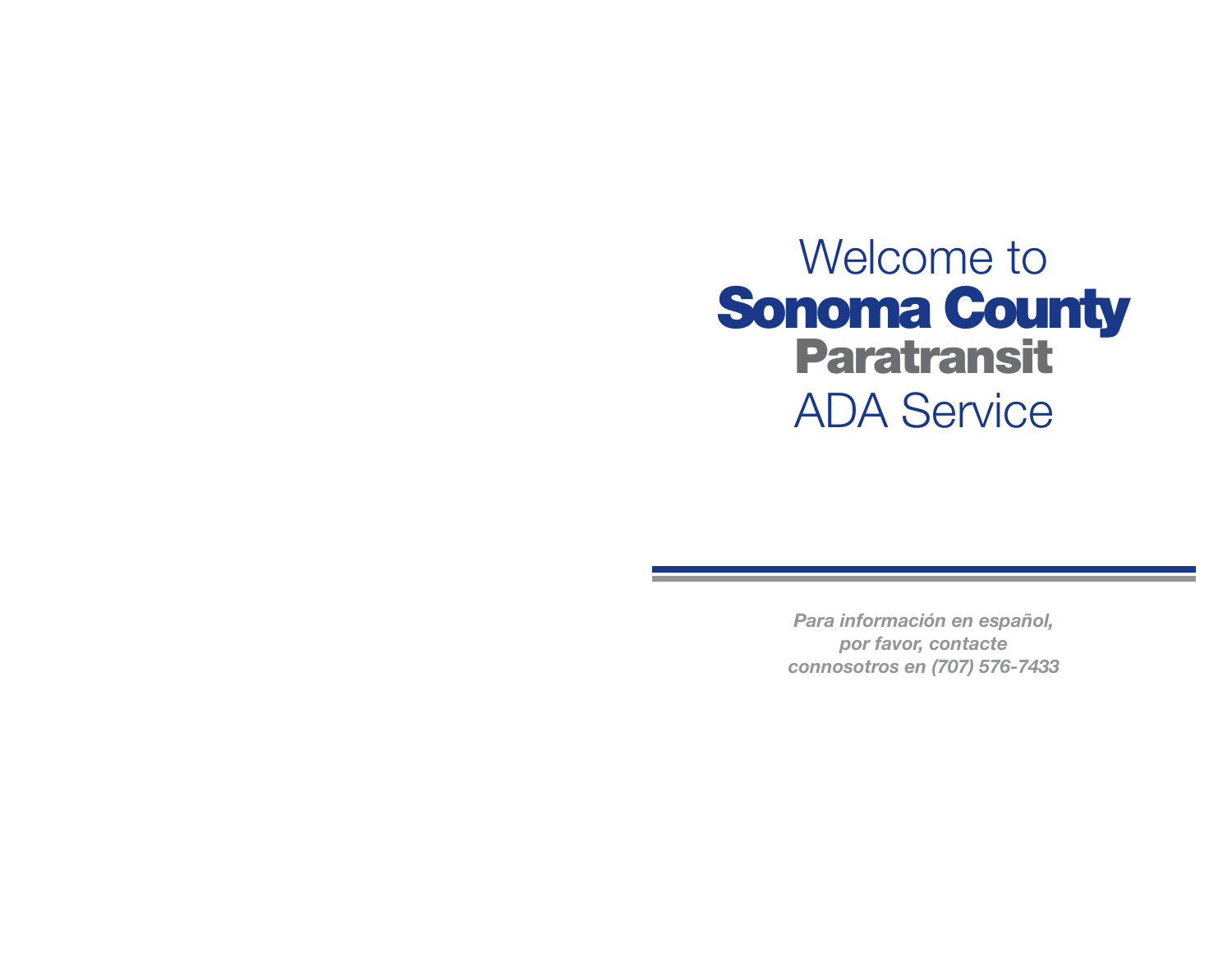## Table of **Contents**

| Passenger Responsibility and Guidelines 8-23 |
|----------------------------------------------|
|                                              |
|                                              |
| 3. Dangerous Behavior and Physical Abuse 10  |
|                                              |
|                                              |
|                                              |
|                                              |
| 8. Personal Care Attendent or Companion14-15 |
| 9. Riding With a Service Animal or Pet 16-17 |
|                                              |
|                                              |
| 12. Cancellations / No-Shows  18-19          |
|                                              |

| 14. Riding Your Assigned Schedule With<br>Your Assigned Vehicle Operator21 |  |
|----------------------------------------------------------------------------|--|
|                                                                            |  |
|                                                                            |  |
|                                                                            |  |
|                                                                            |  |

| Helpful Hints For Reserving A Ride24 |  |
|--------------------------------------|--|
| Reasonable Modification for ADA  25  |  |
|                                      |  |
|                                      |  |

*The County of Sonoma offers Paratransit transportation service for person who are unable to independently use the fixed route system due to a disability or health related condition some or all of the time. This service is provided as part of the requirements of the Americans with Disabilities Act (ADA).*

*There are specific eligibility requirements for ADA paratransit service. All applicants must come in for an in-person interview to determine eligibility. Call (707) 541-7180 to schedule your assessment.*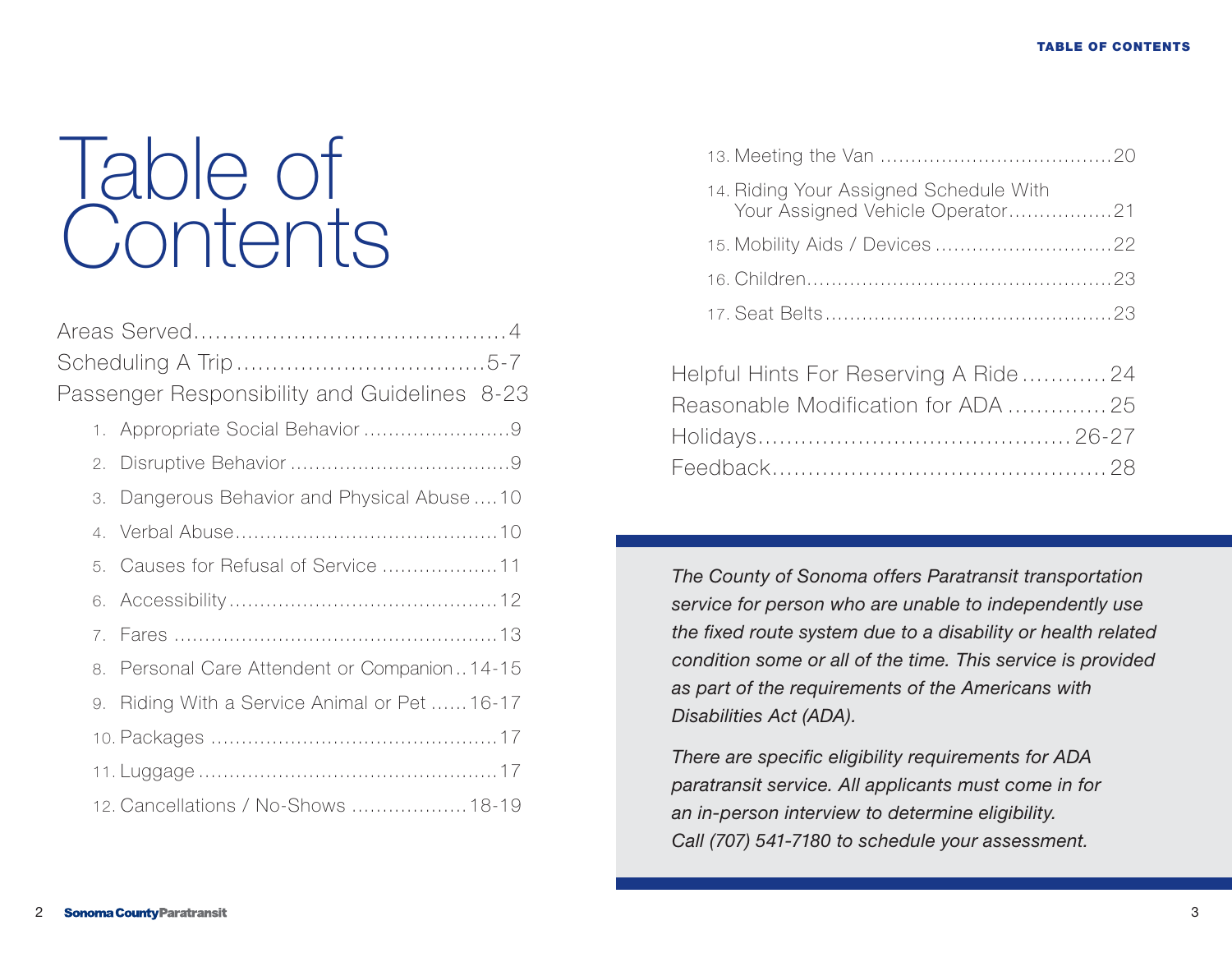Currently, Sonoma County Transit contracts with Volunteer Wheels to provide its door-to-door, ADA paratransit service within Sonoma County. This includes service between the County's nine incorporated cities. In addition, local service is provided within the following cities and areas: Cloverdale, Healdsburg, Russian River Area, Windsor, Sebastopol, Sonoma, Sonoma Valley (including Agua Caliente and Boyes Hot Springs), Cotati and Rohnert Park.



### AREAS SERVED SCHEDULING A TRIP

Sonoma County's Paratransit service time varies by location, as it follows our fixed-route schedules. Volunteer Wheels will assist you with this information at the time of your trip request. Service is provided every day except the following holidays: New Year's Day, Easter Sunday, Memorial Day, Independence Day, Labor Day, Thanksgiving and Christmas. Limited service is available on the following holidays: Martin Luther King Jr. Day, President's Day, Day after Thanksgiving, Christmas Eve and New Year's Eve.

Reservations can be made between 8:00am and 5:00pm on weekdays and from 9:00am through 5:00pm on weekends by calling Volunteer Wheels at (707) 573-3377. Rides can be schedule the day before the requested trip, up to 7 days in advance. Please keep in mind, trips requiring transfers must be arranged at least 48 hours in advance.

Depending on your location, you may be able to arrange your ride directly with the transferring provider to pick you up at your residence. If this is not possible, you

*continued >>>*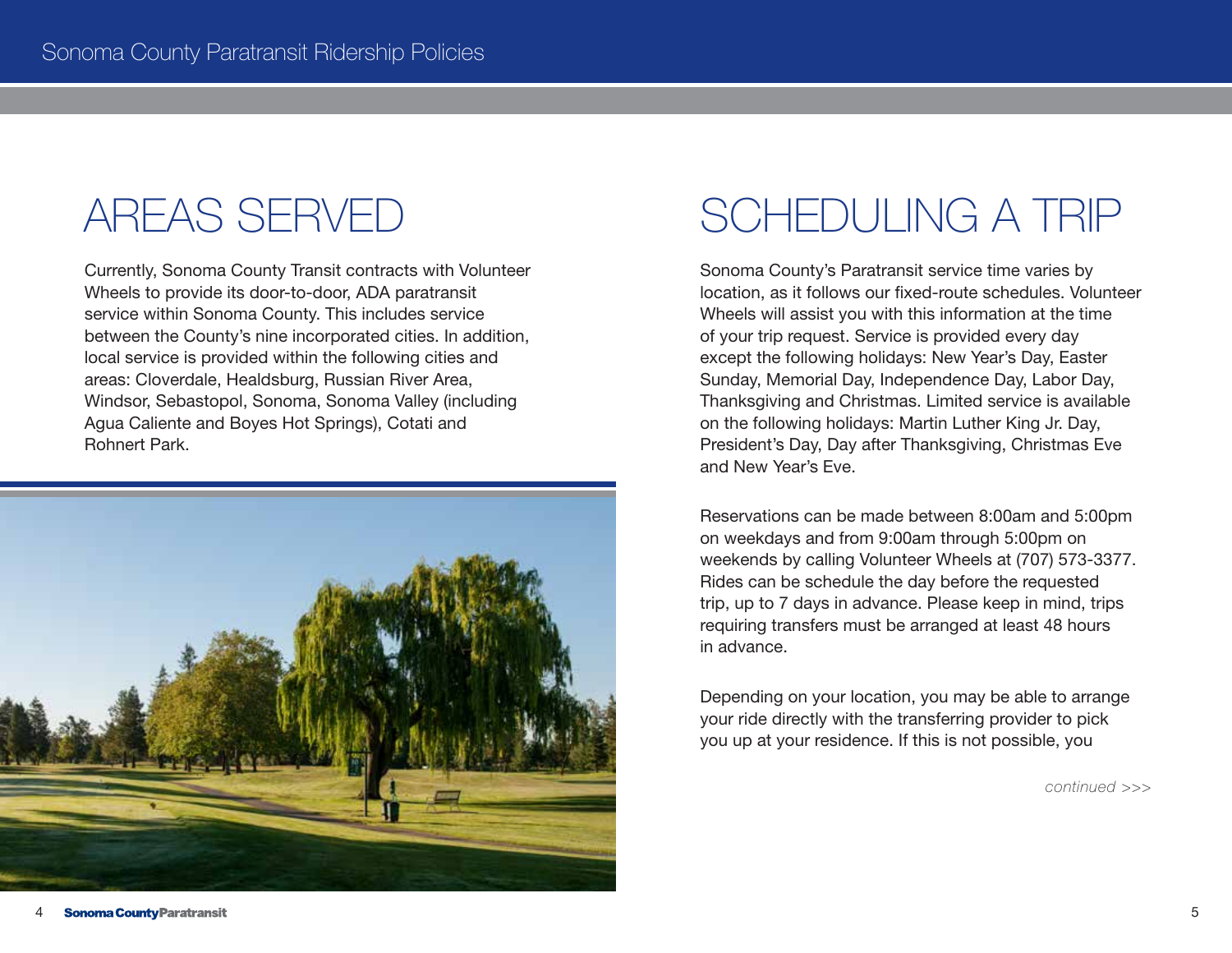## SCHEDULING A TRIP

*>>> continued* 

will call your primary provide and give all pertinent trip information such as appointment time, physical address and telephone. Your primary provider will then fax this information to the transferring provider, who will, by return fax, advise a meeting time window, return pick up time and fare. The transfer locations vary by location. Volunteer Wheels will provide you with that information upon your initial trip request.

Should you be unable to reserve the ride 48 hours in advance, you would be required to reserve the individual rides with both your primary provider and the transferring provider separately. This simplest way to do this is to arrange the ride with the transferring provider so you have their pick up and return time when you call your primary provider.

For travel within areas not listed under *Areas Served*, please contact the providers on the following page.

- » For trips within the City of Santa Rosa call: MV Transportation (707) 546-1999
- » For trips within the City of Petaluma call: MV Transportation (707) 778-4460
- » For trips to Marin County, San Francisco or the East Bay call: Whistlestop Wheels (800) 454-0964

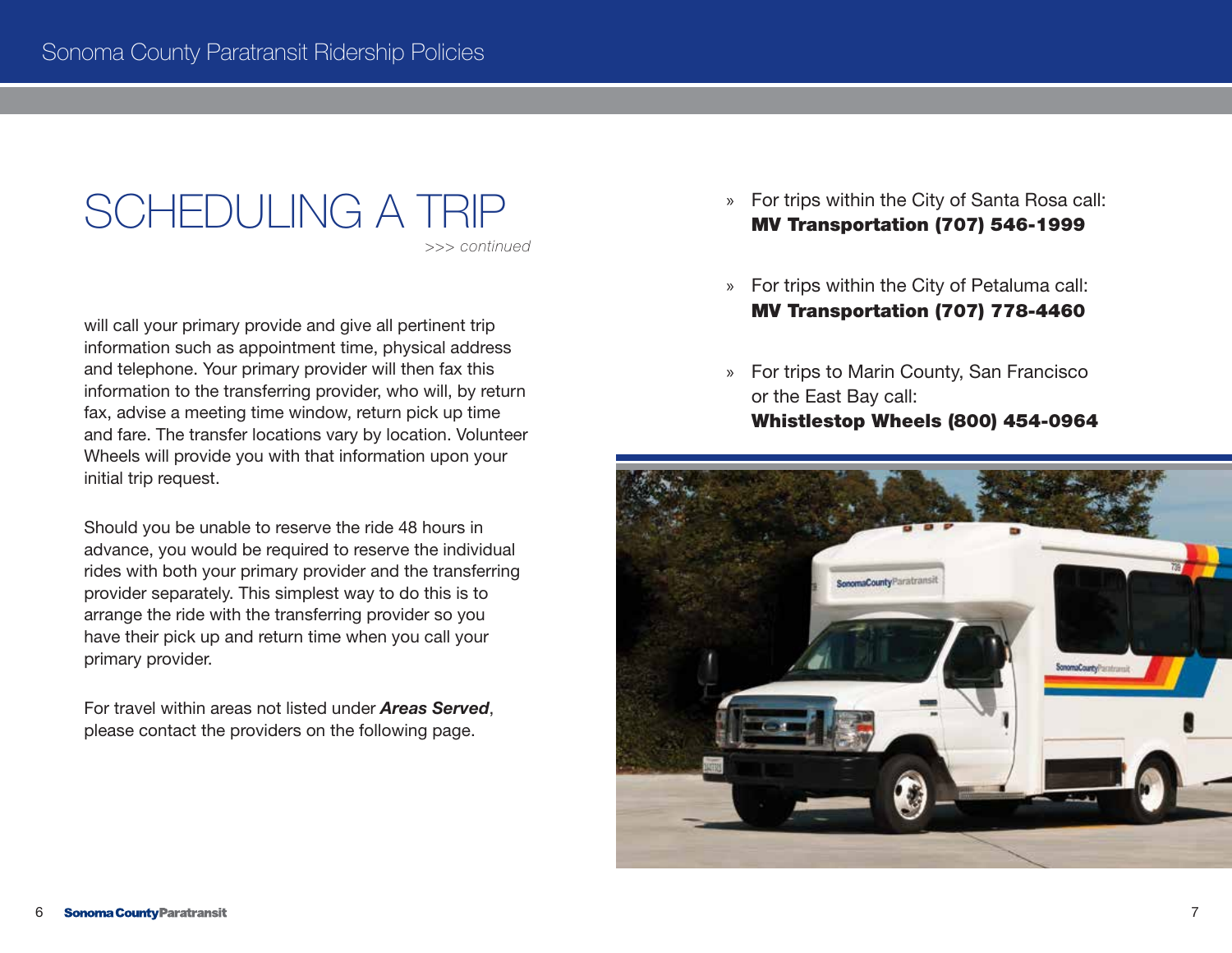# PASSENGER RESPONSIBILITY AND PASSENGER<br>
PASSENGER<br>
RESPONSIBILITY AND<br>
CUIDELINES<br>
It is the policy of Volunteer Wheels to ensure the safe and<br>
and effective oneration of all its pericles. To this end the<br>
and effective oneration of all its vehicles.

It is the policy of Volunteer Wheels to ensure the safe and effective transportation of all its passengers and the safe and effective operation of all its vehicles. To this end, the following passenger responsibilities have been established to fairly represent actions that would ensure the safe and effective transportation of all riders; however, they are not meant to be all inclusive.

Sonoma County Paratransit reserves the right to deny service for non-compliance of the passenger responsibilities and guidelines contained herein.

#### APPROPRIATE SOCIAL BEHAVIOR

All passengers, employees, and volunteers have the right to participate with Sonoma County Paratransit without the threat or fear of physical or verbal abuse and with the maximum of personal comfort. Passengers are therefore expected to exhibit appropriate social behavior while interacting with other passengers and with Volunteer Wheels staff.

#### DISRUPTIVE BEHAVIOR

- Sudden or loud verbal outbursts which could threaten the health of fragile riders or the driver's safe attention on driving.
- s which could<br>ers or the driver's<br>uids or waste, or<br>lers, including the<br>ersonal hygiene<br>r. – Soiling the vehicle with bodily fluids or waste, or thereby creating a hazard to others, including the vehicle operator.
- Failing to maintain reasonable personal hygiene resulting in excessive body odor.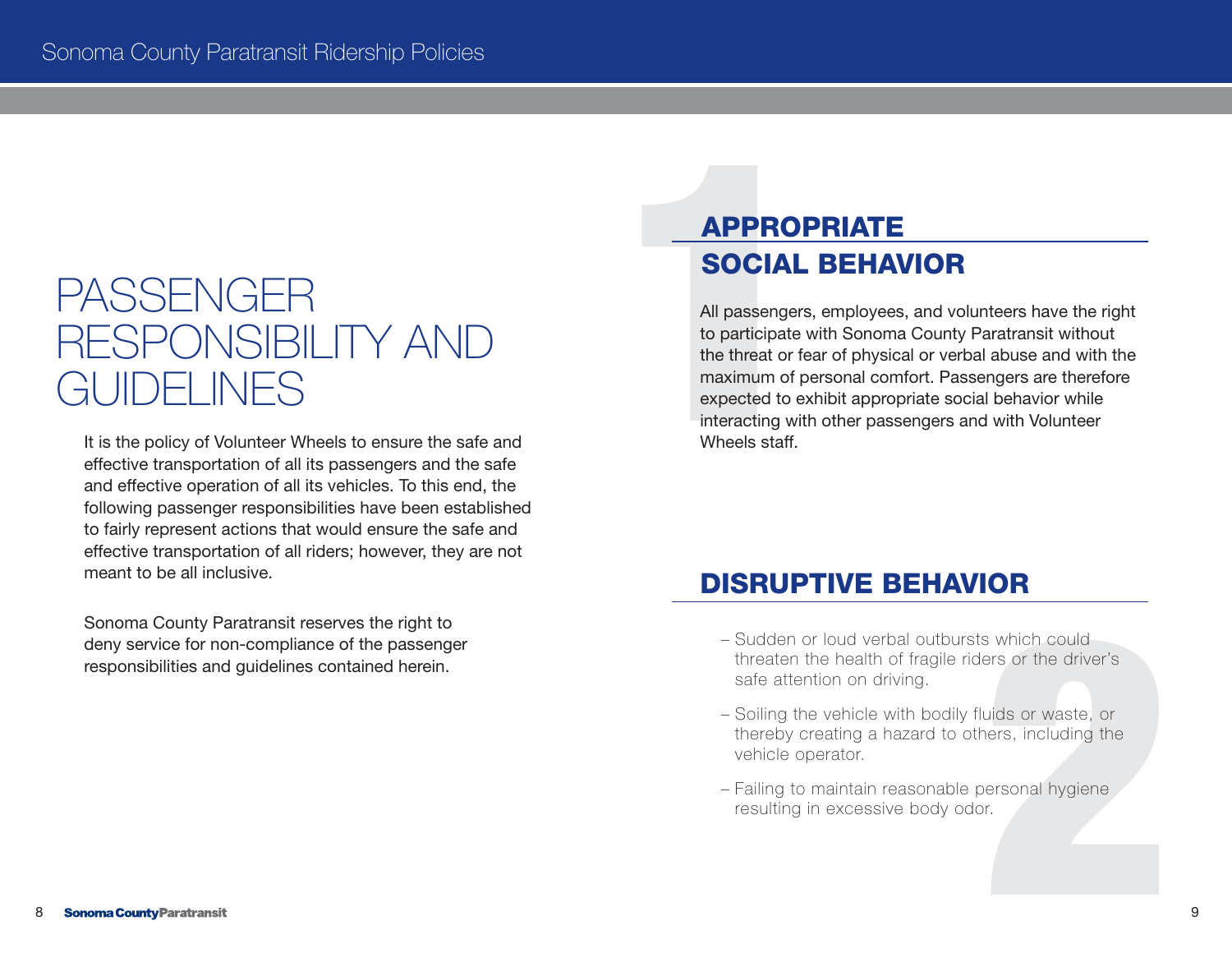#### DANGEROUS BEHAVIOR AND PHYSICAL ABUSE

**DANGEF**<br> **AND PH**<br>
Dangerous bet<br>
any threat or a<br>
physical harm<br>
themselves or<br>
including the v<br>
The penalty for<br>
Dehavior or ph<br>
Volunteer Whe<br>
penalty will ran<br>
suspension fro Dangerous behavior and physical abuse are defined as any threat or action that could cause direct or indirect physical harm to the driver, other passengers, the client themselves or Volunteer Wheels staff or equipment, including the vehicle.

The penalty for a proven incident of dangerous or unsafe behavior or physical abuse will be determined between Volunteer Wheels and Sonoma County Transit staff. The penalty will range from a warning letter to permanent suspension from Sonoma County Paratransit service.



#### VERBAL ABUSE

offensive to a passenger, driver, or Volunteer Wheels staff.

**VERBAL ABUSE**<br>Verbal abuse is defined as any oral presentation that is<br>offensive to a passenger, driver, or Volunteer Wheels staff.<br>The penalty for a proven incident of verbal abuse will be<br>determined by Volunteer Wheels The penalty for a proven incident of verbal abuse will be determined by Volunteer Wheels and Sonoma County Transit staff. The penalty will range from a warning letter to temporary suspension from Sonoma County Paratransit service.

#### CAUSES FOR REFUSAL OF SERVICE

erbal abuse towards<br>ehicle by a passenger<br>5 Sonoma County<br>19 Sonoma County<br>19 Sonoma County<br>19 Sonoma County<br>19 Sonoma County<br>19 Sonoma County<br>19 Sonoma County Dangerous behavior or physical or verbal abuse towards drivers or other passengers on the vehicle by a passenger are grounds for immediate refusal of Sonoma County Paratransit Service.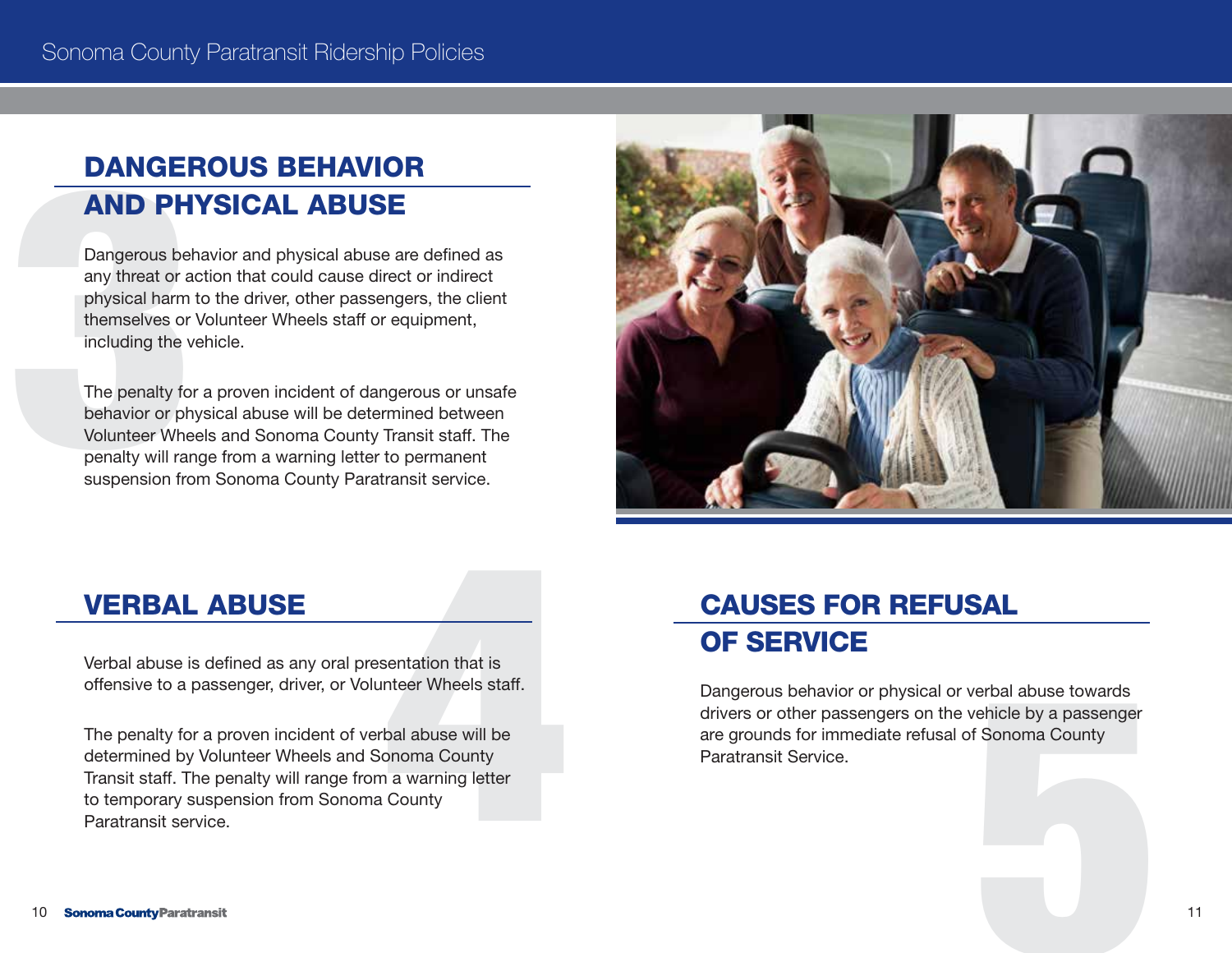Drivers will escort passengers to and from the front door of the primary building upon arrival at both origin and destination with the following limitations:

- Drivers cannot cross the threshold of homes or apartments to enter interior areas of the living accommodations.
- Driver cannot leave the line of sight of a vehicle or leave a vehicle unsupervised with passengers aboard.
- Drivers cannot assist passengers in wheelchairs or other mobility devices upstairs.

- Drivers cannum<br>or other molumed<br>Drivers are prohibing to accomming to accomming the substantially risk<br>Volunteer Wheels<br>If safe access is a provide curb served Drivers are prohibited from doing any lifting, pushing or pulling to accommodate barriers. Any barriers that might substantially risk the health or safety of a passenger, Volunteer Wheels staff or volunteers must be removed.

If safe access is not available, Volunteer Wheels will provide curb service only.

#### FARES

ACCESSIBILITY ANTES<br>
All passengers are expected to pay the full fare each time<br>
he or she rides. Full fares are mandatory in order to ensure<br>
ontinuation of service. Fares charged are compatible<br>
or the primary building u he or she rides. Full fares are mandatory in order to ensure continuation of service. Fares charged are compatible with ADA guidelines and are twice the cost of comparable fixed route service. A trip on Sonoma County Paratransit can include service within one zone or encompass up to eight zones for a completed trip. Every additional zone you travel through will incur a zone charge to be added onto your base fare. When you schedule your ride, the scheduler will inform you of your fare. You may pay your fare with cash or you can purchase prepaid tickets from Sonoma County Transit. For information about the prepaid tickets please call (707) 576-7433 or (800) 345-7433.

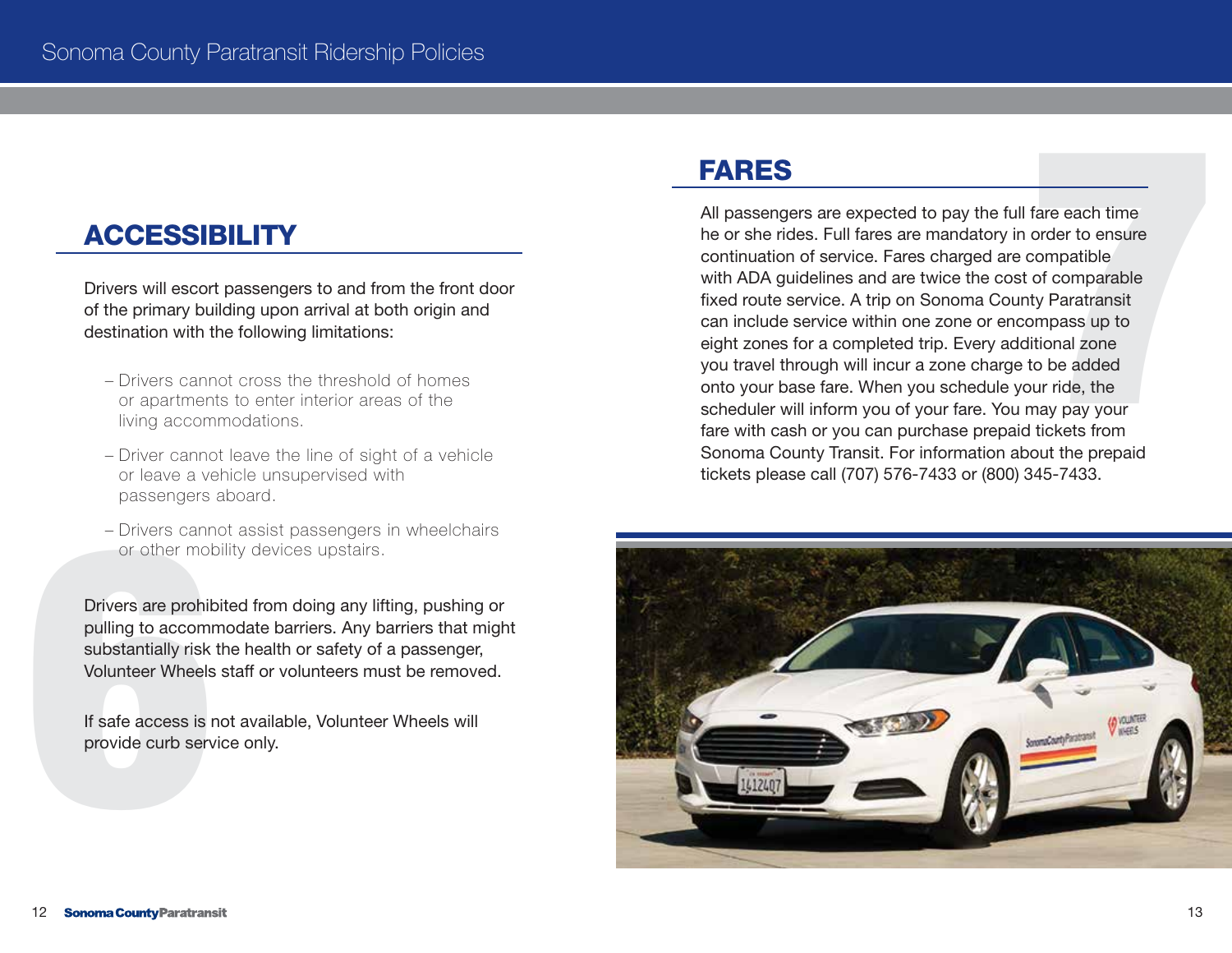#### Sonoma County Paratransit Ridership Policies



#### PERSONAL CARE ATTENDANT (PCA) OR COMPANION

e for themselves,<br>uests are welcome<br>icle. Volunteer<br>of the total number<br>e trip is scheduled.<br>t client is required Passengers are permitted to bring along one Personal Care Attendant (PCA) to assist them during their trip. Clients may also bring along friends and family members. Everyone accompanying the client, except the PCA, is required to pay the full fare, only the PCA travels for free. Reservations are required for everyone traveling with the client. The client can reserve space for themselves, their PCA and one guest. Additional guests are welcome provided space is available in the vehicle. Volunteer Wheels schedulers must be informed of the total number of people taking the trip at the time the trip is scheduled. Everyone traveling with the paratransit client is required to disembark at the same destination.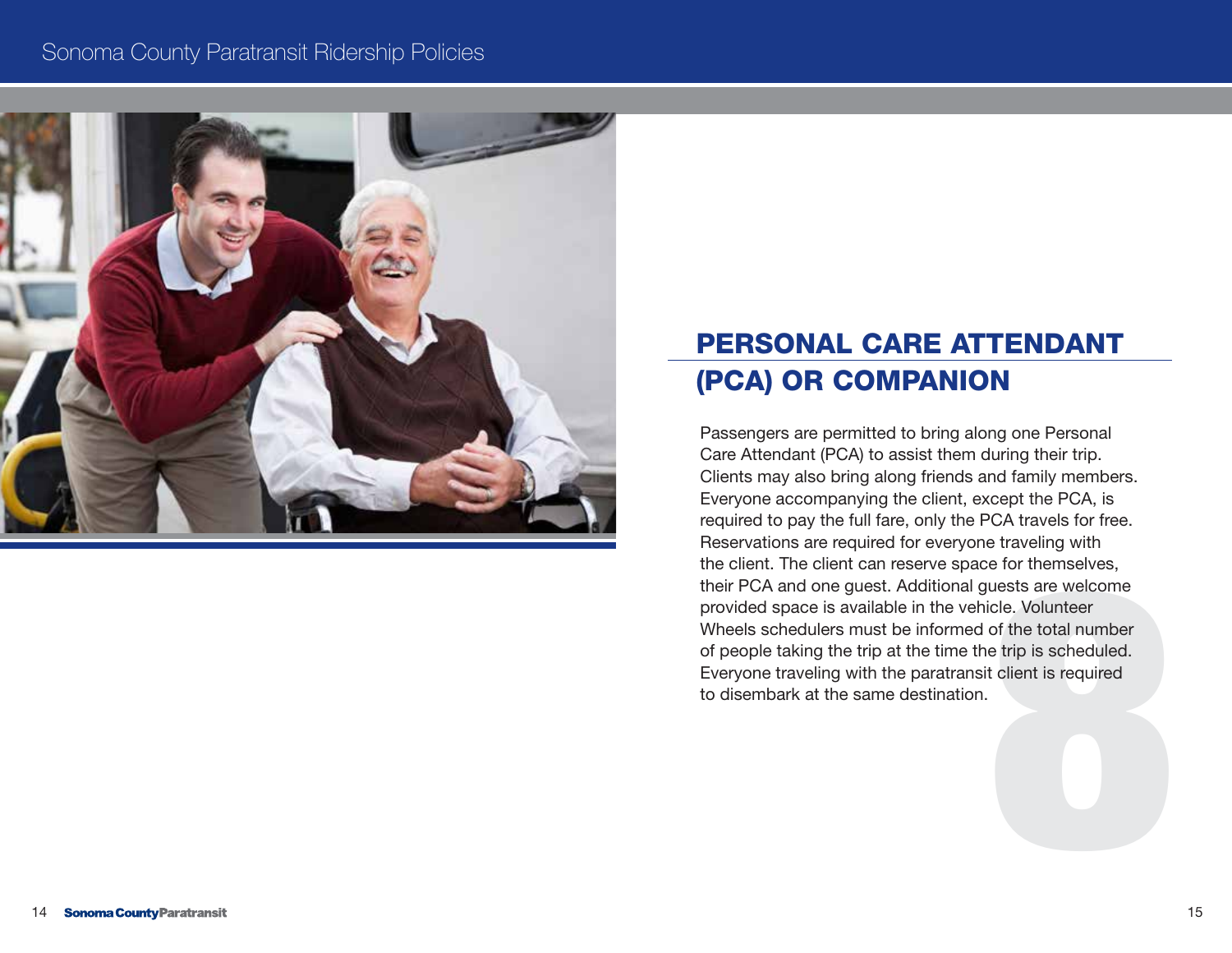#### RIDING WITH A SERVICE ANIMAL OR PET

**RIDING W<br>
A service animal isignal dog, or oth assistance to an intimate ADA regardle:<br>
this definition, an the ADA regardle:<br>
certified by a stat<br>
When scheduling advise the sched<br>
The service animal in the vehicle. The** A service animal is defined by the ADA as any guide dog, signal dog, or other animal individually trained to provide assistance to an individual with a disability. If the meet this definition, animals are consider service animals under the ADA regardless of whether they have been licensed or certified by a state or local government.

When scheduling a trip with Volunteer Wheels, please advise the scheduler that a service animal will be riding. The service animal must be under control at all times while in the vehicle. The service animal cannot wander around at will, must stay on the floor of the vehicle, and will be removed if it shows signs of aggression, i.e., growling, snarling or biting.



Pets will be allowed provided that they are secured, and remain secured, in a hand-carried commercial pet container which can be held on the passenger's lap or stored under the seat. Carriers must not block the aisle and cannot be stored on the seat or in a wheelchair securement area.

#### PACKAGES

**PACKAGES**<br> **PACKAGES**<br> **PASSE PASSE PASSES**<br> **PASSE PASSE PASSES**<br> **PASSE PASSES ATTLE TO ASSESS OF DASSES OF DASSES OF DASSES OF DASSES OF DASSES OF DASSES PASSES And the floor to the top of<br>
The handle.<br>
- Large basket** packages to four, with each package no heavier than twenty pounds. One small (see dimensions below) shopping cart is allowed.

- Cart is 37" high from the floor to the top of the handle.
- Large basket area measures: 13" side to side, 11½" front to back and 20½" top to bottom.
- Small basket are measures: 12½" side to side, 5" front to back and 11½" top to bottom.
- Fold for easy storage.

#### LUGGAGE

Luggage that can be stowed in front of or on the lap of the passenger is allowed. This luggage must comply with the same guidelines as airline carry-on luggage:<br>- Carry-on Bags: one carry-on bag not to exceed 22"x9"x14". passenger is allowed. This luggage must comply with the same guidelines as airline carry-on luggage:

– Carry-on Bags: one carry-on bag not to exceed 22"x9"x14".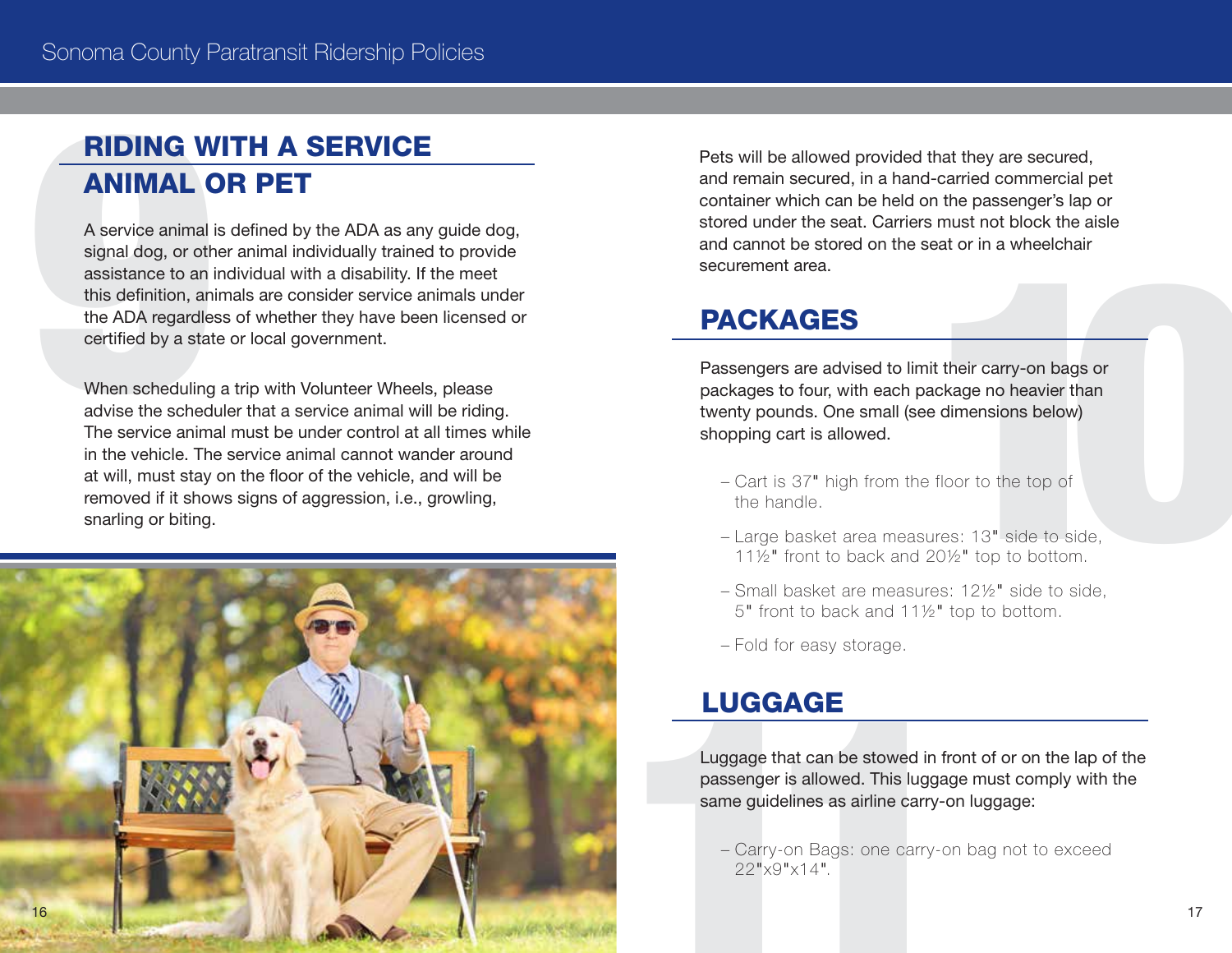#### CANCELLATIONS / NO-SHOWS

Call Volunteer Wheels as soon as possible if you need to cancel your reservation. By canceling well in advance, you help Volunteer Wheels improve service to all of our customers.

Cancellations made less than 1 hour in advance of your schedule pickup time are considered a "no-show." Volunteer Wheels staff will attempt to contact you to see if you still require your return ride, but if they are unsuccessful, it will be cancelled. If after this process, you find you still need the return ride, you must then call Volunteer Wheels to reschedule.

A no-show occurs when riders do not cancel a schedule trip at least one hour in advance, are not at the designated pick-up location at the scheduled time or are not available to board within five minutes of the vehicle's arrival within the stated pick-up window. Volunteer Wheels will take extensive steps to contact the passenger when a no-show occurs.

#### Riders can avoid no-show situations when they:

- Review times and dates with the schedulers to be sure the information is correct.
- Call Volunteer Wheels and cancel rides a soon as the ride is no longer needed.
- Cancel at least one hour in advance of the scheduled pickup time.

– Are prepared to board at the beginning time of the pickup window and within five minutes after you are notified of the vehicle's arrival within that pickup window.

Riders who accumulate 3% of all schedule trips within a 6 month period as no-shows will be notified in writing of a warning of possible suspension of service if they reach a no-show rate of 5% or greater within that same time frame.

Riders who accumulate 5% of all scheduled trips within a 6 month period as no-shows will be notified in writing and receive a five (5) consecutive day suspension of service. Each successive no-show within the 6 month period that calculates to a 5% or greater no-show rate, carries longer suspensions (i.e., 2nd occurrence is fifteen (15) consecutive days and 3rd occurrence is thirty (30) consecutive days). Volunteer Wheels will contact the passenger to determine the dates of the suspension. The suspension is applicable to both standing and demand-response trips.

trips.<br>ged to contact Sonoma County Transit<br>no-show occurred for a reason beyond<br>ness, hospitalization, confusion on<br>c. Any no-shows determined to be<br>pntrol will be excused and expunged Riders are encouraged to contact Sonoma County Transit if they feel that the no-show occurred for a reason beyond their control, i.e., illness, hospitalization, confusion on pickup location, etc. Any no-shows determined to be beyond a rider's control will be excused and expunged from their record.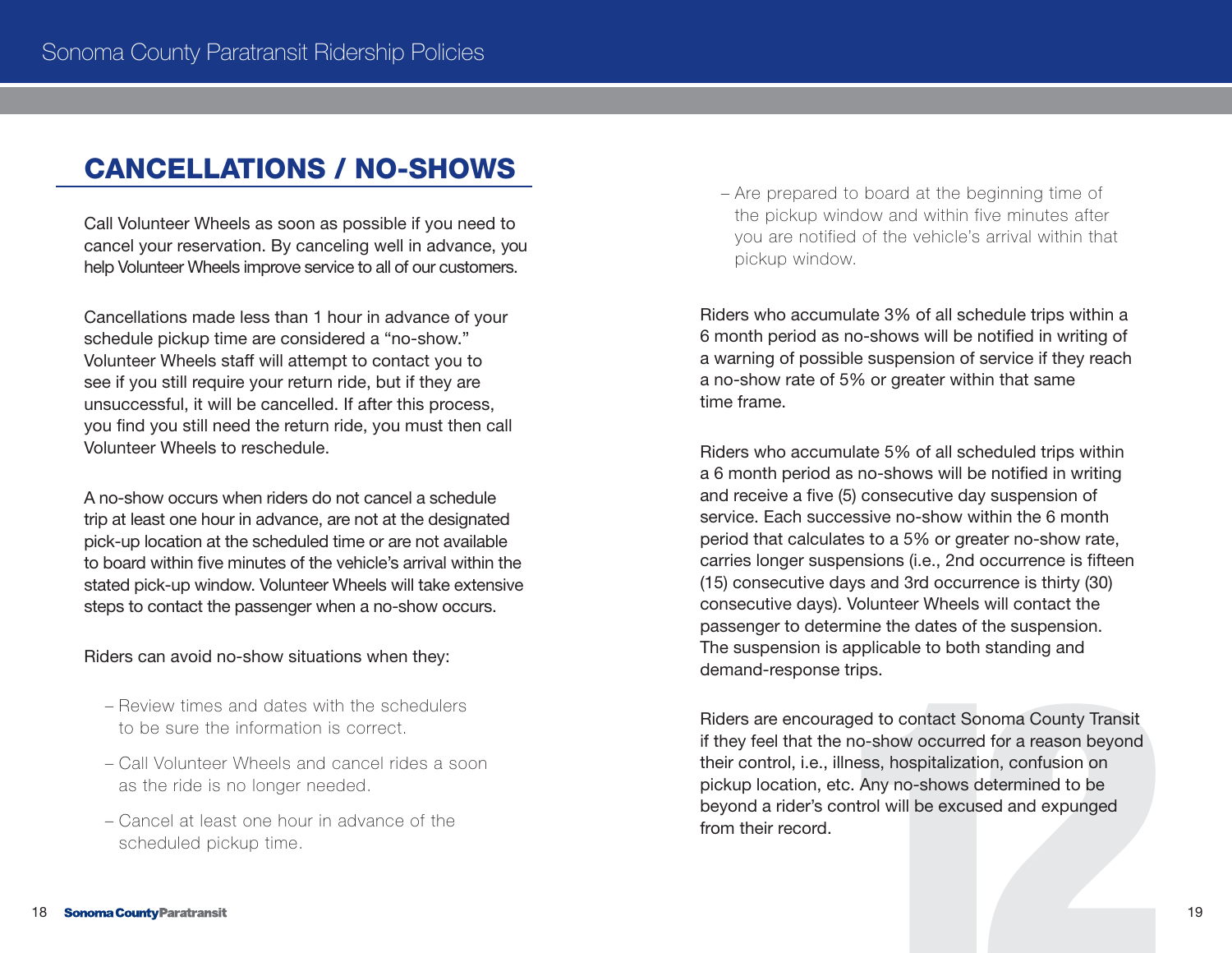#### MEETING THE VAN

**MEETING THE VAN**<br>All passengers are expected to be ready at the beginning<br>of the scheduled half hour pick-up window confirmed at<br>the time of the reservation to prevent other passengers from<br>only wait for a passenger for 5 of the scheduled half hour pick-up window confirmed at the time of the reservation to prevent other passengers from facing unnecessary delays. Sonoma County Paratransit will only wait for a passenger for *5 minutes* from the time of arrival within their pickup window, after they are notified of the vehicle's arrival.



#### RIDING YOUR ASSIGNED SCHEDULE WITH YOUR ASSIGNED VEHICLE OPERATOR

Sonoma County Paratransit is a shared-ride service. You will usually be traveling with other riders and you generally will not travel directly from your origin to your destination. Because other people are also scheduled to use this service, we cannot make trip changes on short notice or once your trip has started. All passengers are expected to ride with the assigned vehicle operator. A paratransit ride may take as long as the same trip on the fixed-route service, including travel time to and from stops and transfer time, if necessary.

including travel time to and from<br>
, if necessary.<br>
vehicle operator's performance<br>
nediately to the Volunteer Wheels<br>
573-3375 or Sonoma County<br>
for investigation and<br>
2 Complaints regarding a vehicle operator's performance should be reported immediately to the Volunteer Wheels Program Director (707) 573-3375 or Sonoma County Transit (707) 585-7516 for investigation and appropriate action.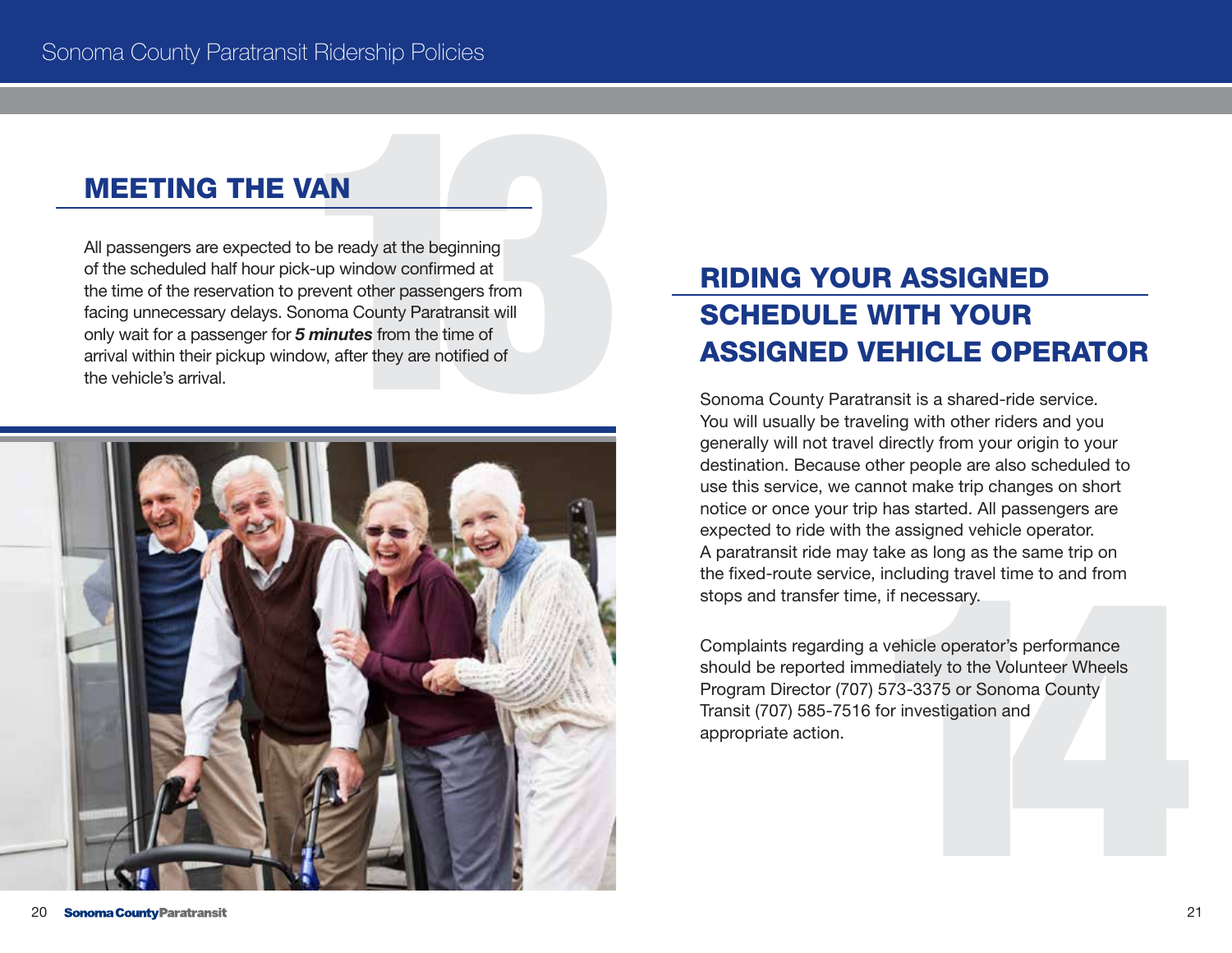#### MOBILITY AIDS / DEVICES

**MOBILITY AIDS / DEVICES**<br>Mobility aids or devices that are not safe to carry on the lift<br>will not be allowed. Negotiations will take place on a case-<br>by-case basis. Every effort will be made to find a safe way<br>to accommod will not be allowed. Negotiations will take place on a caseby-case basis. Every effort will be made to find a safe way to accommodate the passenger. If using a scooter, it is strongly encouraged that you transfer to a seat if possible. If a rider needs assistance with transferring from a scooter or wheelchair to a seat, it is strongly encouraged that he/ she bring along a PCA to perform this service as Volunteer Wheels are not allowed to assist. The overall intent of this guideline is to try to find a safe way to accommodate each passenger.

#### **CHILDREN**

**CHILDREN**<br>
Children must be placed in a<br>
accordance with state and for<br>
on a passenger's lap. The cl<br>
and setting up the child safe Children must be placed in an approved safety seat in accordance with state and federal laws. No child may ride on a passenger's lap. The client is responsible for bringing and setting up the child safety seat.



#### SEAT BELTS

uired to wear seat belts at all times<br>
v precautions given by the driver<br>
enforcement or safety officers. All<br>
lity devices are required to use the<br>
strongly recommended that shoulder<br>
II. All passengers are required to wear seat belts at all times and follow other safety precautions given by the driver and/or required by law enforcement or safety officers. All passenger using mobility devices are required to use the provided lap belts. It is strongly recommended that shoulder belts be utilized as well.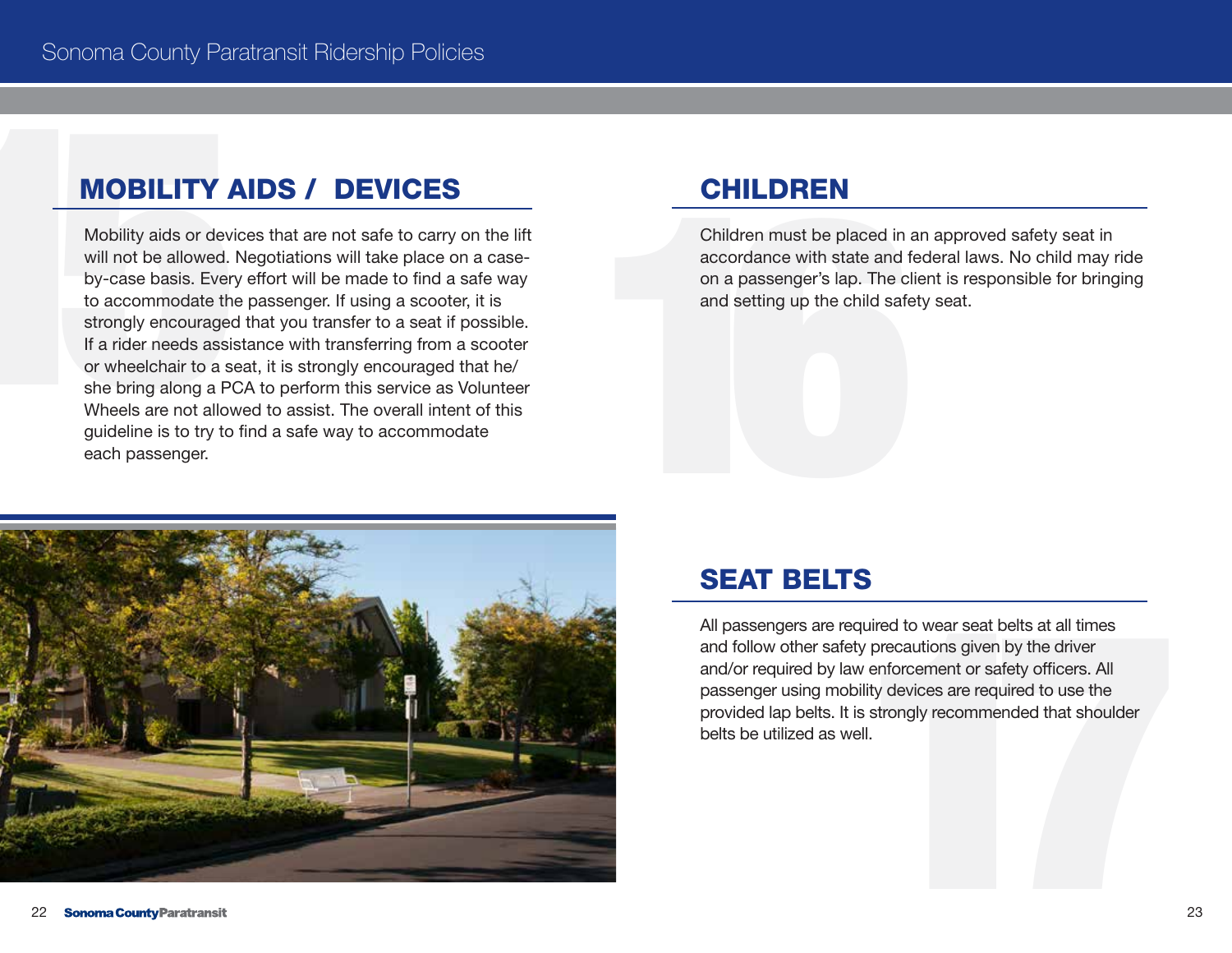#### HELPFUL HINTS FOR RESERVING A RIDE

- 1. Before calling Volunteer Wheels, write down the:
	- –Date and time of your trip.
	- –Name of person you are going to see.
	- –Complete street address, including apartment number of suite number of your destination.
	- The phone number at your destination.
	- The time you will be ready to return, if requesting a round trip.
- 2. A ride request may be made for the next day, or up to 7 days in advance and all rides are scheduled on a first come, first served basis, regardless of trip purpose.
- 3. If you have flexibility in scheduling your requested ride, please let Volunteer Wheels schedulers know this at the beginning of your call.

#### REASONABLE **MODIFICATION**  $\cap$ R $\triangle$ l $\cap$ A $\triangle$

The Department of Transportation is revising its rules under the Americans with Disabilities Act (ADA) and section 504 of the Rehabilitation Act of 1973, as amended (section 504) specifically to provide that transportation entities are required to make reasonable modifications/accommodations to policies, practices, and procedures to avoid discrimination and ensure that their programs are accessible to individuals with disabilities.

Sonoma County Transit will make all reasonable modifications to policies and programs to ensure that people with disabilities have an equal opportunity to enjoy all of its programs, services, and activities. Exceptions would include modifications that:

- » Cause a direct threat to the health or safety of others.
- » Result in a fundamental alteration of the service.
- » Are not actually necessary in order for the individual with a disability to access the entity's service.
- » Result in undue financial and administrative burden.

All requests for reasonable modifications and/or complaints (e.g. fixed route, paratransit, or facilities) may be submitted in the following manner via the website at sctransit.com, by email at comments@sctransit.com, by telephone 707-585-7516 or written by mail to:

#### Sonoma County Transit

Reasonable Modification Coordinator 355 W. Robles Ave. Santa Rosa, CA 95407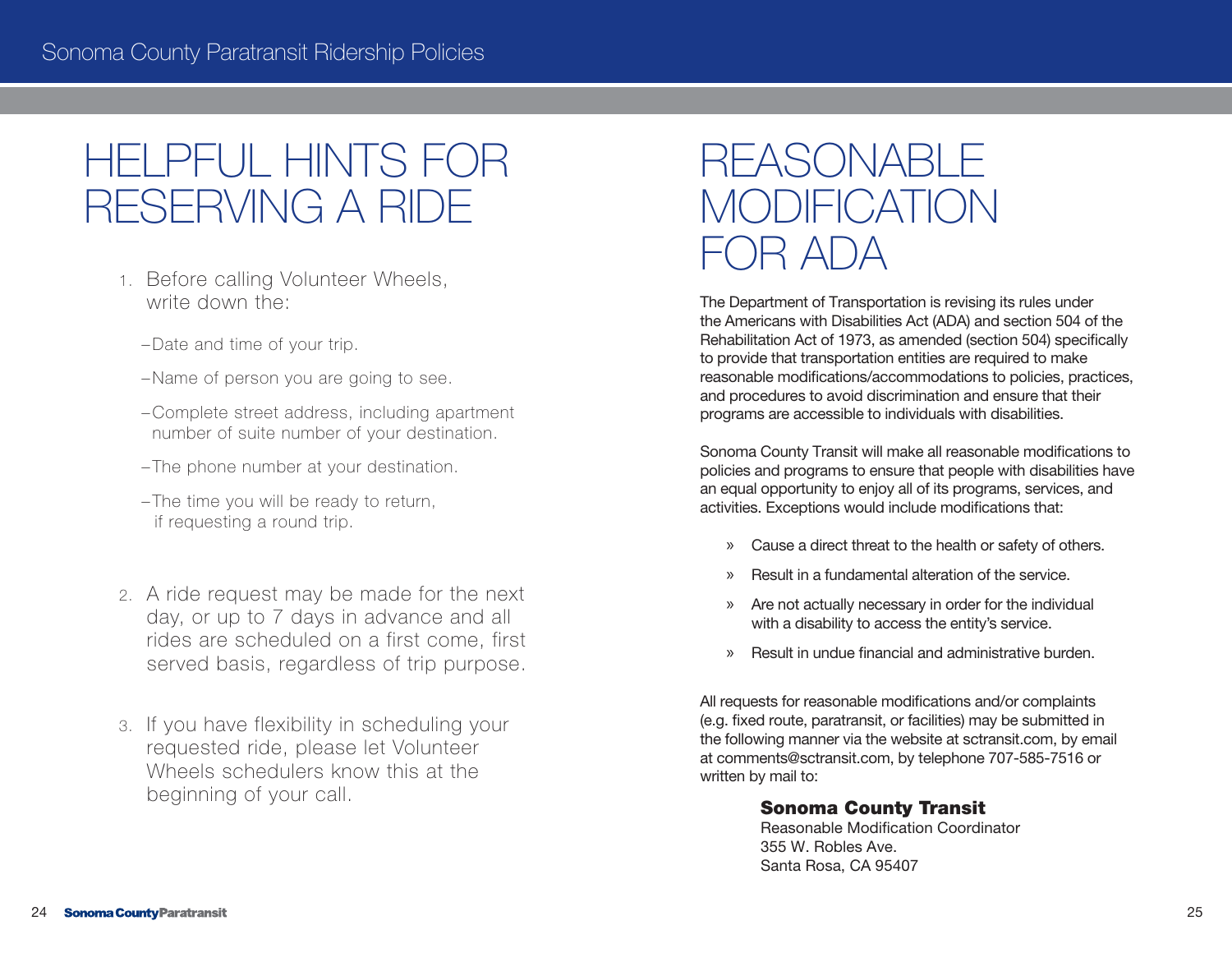# NO **SERVICE**

#### *THERE IS NO PARATRANSIT SERVICE ON THE FOLLOWING HOLIDAYS:*

- » New Year's Day
- » Easter Sunday
- » Memorial Day
- » Independence Day
- » Labor Day
- » Thanksgiving
- » Christmas Day

#### *LIMITED PARATRANSIT SERVICE IS AVAILABLE ON THE FOLLOWING DAYS:*

- » Martin Luther King Jr. Day
- » President's Day
- » Day after Thanksgiving
- » Christmas Eve
- » New Year's Eve

LIMITED SERVICE